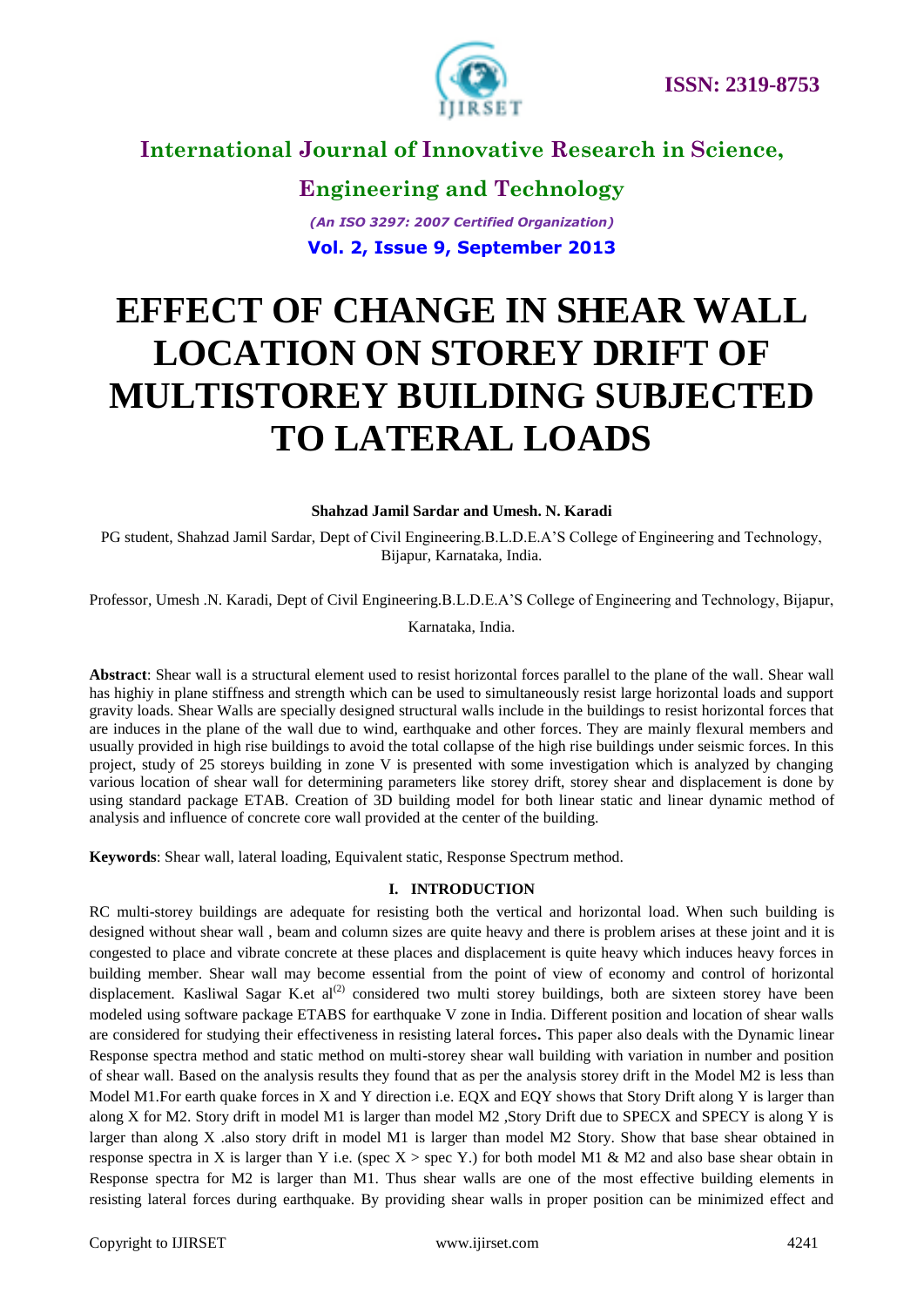

### **Engineering and Technology**

*(An ISO 3297: 2007 Certified Organization)* **Vol. 2, Issue 9, September 2013**

damages due to earthquake and winds. P. S. Kumbhare, A. C. Saoji<sup>(3)</sup> the scope of present work is to study the effect of seismic loading on placement of shear wall in medium rise building at different alternative location. The residential medium rise building is analyzed for earthquake force by considering two type of structural system.i.e. Frame system and Dual system. Effectiveness of shear wall has been studied with the help of four different models. Model one is bare frame structural system and other four models are dual type structural system. Analysis is carried out by using standard package ETAB. The comparison of these models for different parameters like Displacement, Storey Drift and Story Shear has been presented by replacing column with shear wall. Based on the analysis results they found that from result observed that the displacement of Model II, Model V reduced up to 20-30 % as compared with bare frame model. where as in model III and IV maximum displacement also reduced up to 30-50 % as compared with bare frame. From result observed that drift is increased as height of building increased and reduced at top floor. From above results it is clear that shear wall frame interaction systems are very effective in resisting lateral forces induced by earthquake. Placing shear wall away from center of gravity resulted in increase in the most of the members forces. It follows that shear walls should be coinciding with the centroid of the building

Anuj Chandiwala<sup>(4)</sup> considered five different models of 10-storey RC residential building located in india in seismic zone III and founded on medium soil, which is the reference ground condition. The structural configuration and dimension of the building structure are shown in Figures 3 to7 and 9. In this case the earthquake force is predominant then the calculated wind pressure, hence the structure is analyzed & designed for the seismic loading only. Based on the analysis results they found that after the analysis of the different position of shear wall in the building configuration following is the comparison in maximum base shear in  $X \& Y$ -direction. It is shown in the graph fig. 8 and the Values of the base shear is given. From the analysis of the building configuration, it is concluded that option-I is best suited for the base shear during earthquake.

#### **II. MATERIALS AND METHODS**

- Type of frame: Special RC moment resisting frame fixed at the base
- Seismic zone: V
- Number of storey: Twenty-five
- Floor height: 3.0 m
- Depth of Slab: 150 mm
- Size of beam:  $(230 \times 600)$  mm
- Size of column (exterior):  $(400 \times 1000)$  mm
- Size of column (interior):  $(700 \times 700)$  mm
- Spacing between frames: 3.5 m along x and 4.5m along y- directions
- Live load on floor: 2 KN/m2
- Floor finish: 1.0 KN/m2
- Wall load: 9.936 KN/m
- Materials: M 30 concrete, Fe 500 steel Material
- Thickness of wall: 230 mm
- Thickness of shear wall: 230mm
- Density of concrete: 25 KN/m<sup>3</sup>
- Density of infill: 20 KN/m<sup>3</sup>
- Type of soil: Hard
- Response spectra: As per IS 1893(Part-1):2002
- Damping of structure: 5 percent
- $\bullet$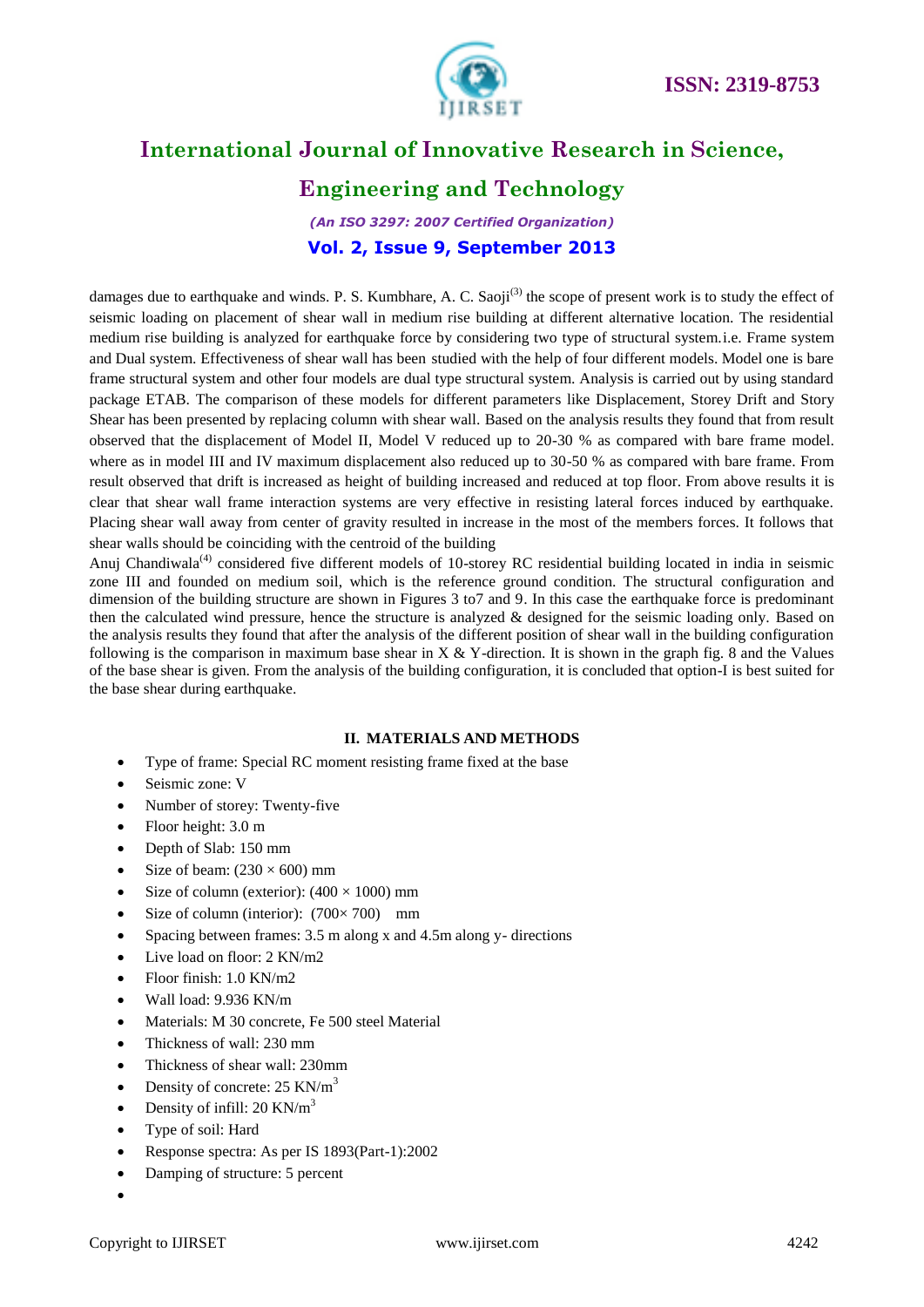

#### **Engineering and Technology**

*(An ISO 3297: 2007 Certified Organization)* **Vol. 2, Issue 9, September 2013**



four shear wall placed at outer edge ll to Y dir. Wall placed at outer edge ll to X dir.



**Model 5:** When shear wall placed at centre and four shear wall placed at outer edge parallel to X and Y direction.



**Model 1:** Without shear wall **Model 2:** When shear wall is placed at centre of building.





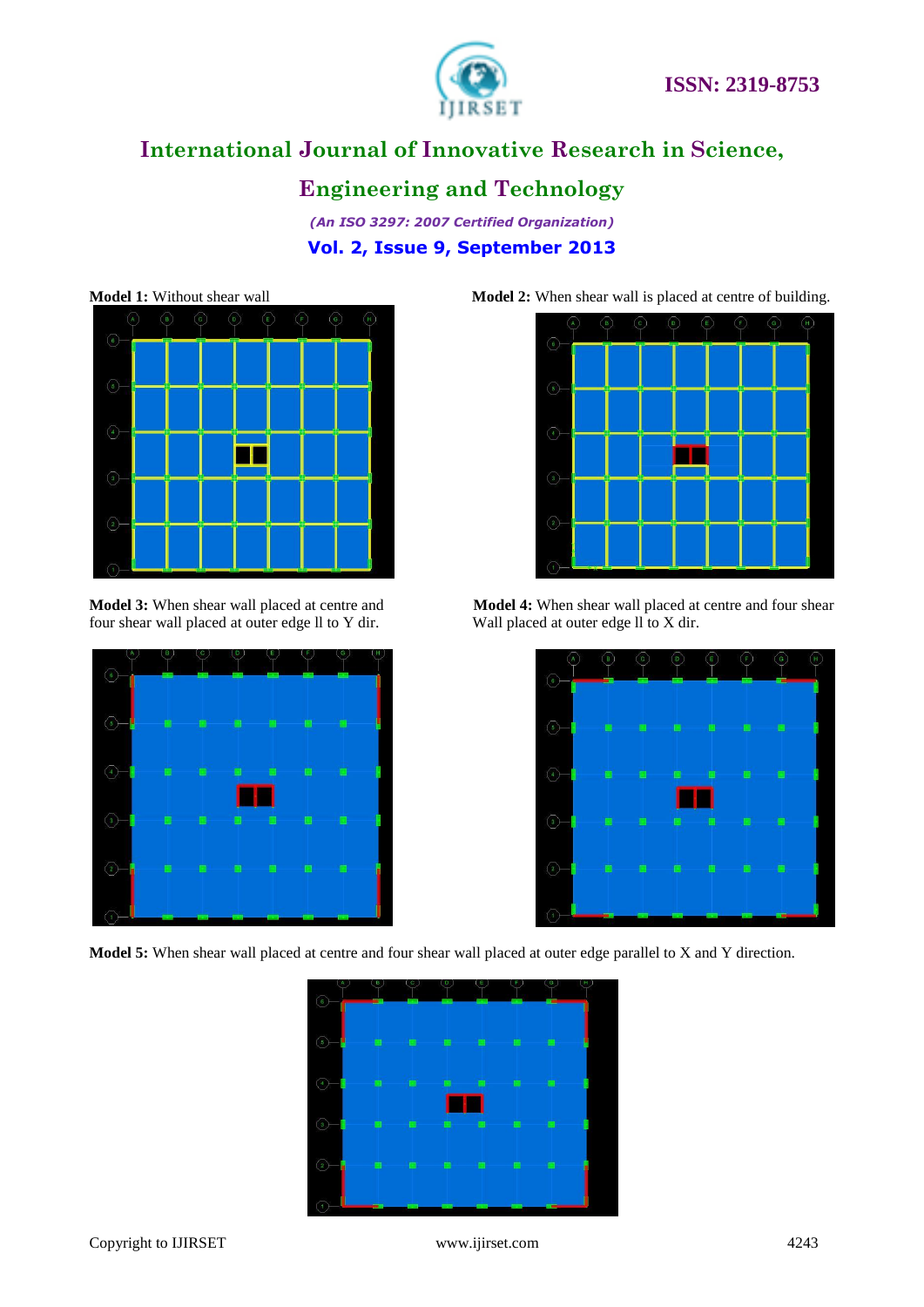

### **Engineering and Technology**

*(An ISO 3297: 2007 Certified Organization)* **Vol. 2, Issue 9, September 2013**

#### **III.RESULT AND DISCUSSION**

The seismic analysis of all the frame models that includes different location of shear walls has been done by using software ETABS and the results are shown below. The parameters which are to be studied are inter-storey drift, base shear and lateral displacement.

Table.1.Design Seismic Base Shear for models in longitudinal and transverse direction.

| <b>MODEL NO</b> | $V_{Bx}$ (KN) | $V_{Bv}$ (KN) |
|-----------------|---------------|---------------|
| Model 1         | 3995.92       | 3995.92       |
| Model 2         | 4112.82       | 4112.82       |
| Model 3         | 4131.55       | 4131.55       |
| Model 4         | 4099.7        | 4099.7        |
| Model 5         | 4242.98       | 4242.98       |



**Fig-1: Shear diagram for model-1, 2, 3, 4 and 5.**

The seismic base shear for building, it has been found that maximum base shear in model-5 along longitudinal and transverse direction as compared to the model-1 and it has been found that model-1, model-2, model-3 and model-4 has 5.82% ; 3.06% ; 2.62% and 3.37% respectively shows lesser seismic base shear as compared to the model-5 in longitudinal and transverse direction.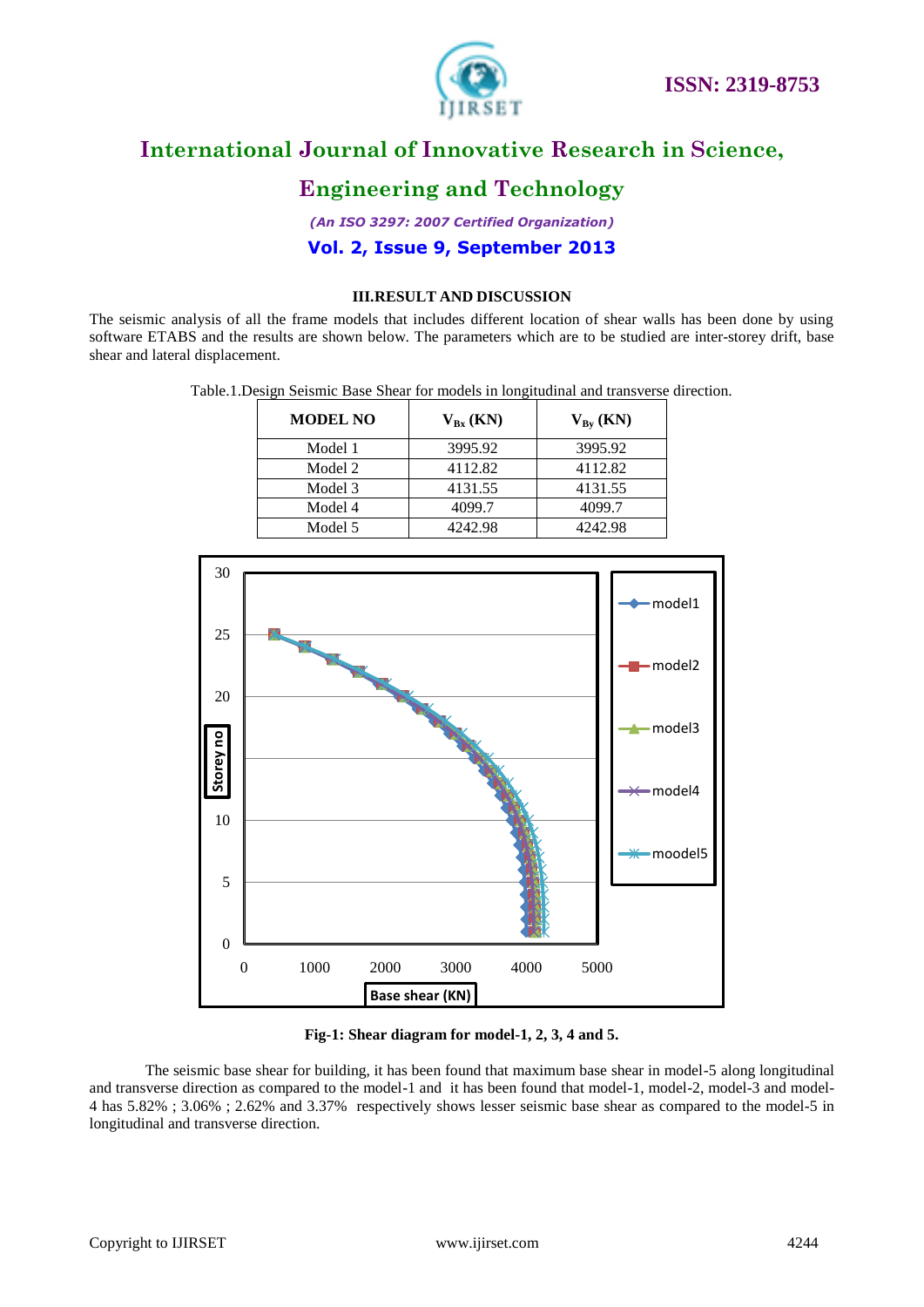

### **Engineering and Technology**

*(An ISO 3297: 2007 Certified Organization)* **Vol. 2, Issue 9, September 2013**

| (Equivalent static method) |       |       |       |       |       |  |
|----------------------------|-------|-------|-------|-------|-------|--|
| <b>Storey</b><br>no        | $M-1$ | $M-2$ | $M-3$ | $M-4$ | $M-5$ |  |
| 25                         | 71.14 | 65.02 | 57.99 | 52.54 | 47.88 |  |
| 24                         | 70.05 | 63.75 | 56.94 | 51.13 | 46.52 |  |
| 23                         | 68.68 | 62.29 | 55.70 | 49.61 | 45.07 |  |
| 22                         | 67.02 | 60.61 | 54.26 | 47.98 | 43.52 |  |
| 21                         | 65.08 | 58.73 | 52.63 | 46.23 | 41.86 |  |
| 20                         | 62.88 | 56.63 | 50.80 | 44.33 | 40.09 |  |
| 19                         | 60.46 | 54.33 | 48.79 | 42.31 | 38.21 |  |
| 18                         | 57.83 | 51.85 | 46.61 | 40.16 | 36.22 |  |
| 17                         | 55.02 | 49.20 | 44.27 | 37.90 | 34.13 |  |
| 16                         | 52.05 | 46.40 | 41.80 | 35.53 | 31.95 |  |
| 15                         | 48.94 | 43.47 | 39.21 | 33.07 | 29.69 |  |
| 14                         | 45.72 | 40.43 | 36.51 | 30.53 | 27.36 |  |
| 13                         | 42.40 | 37.30 | 33.72 | 27.93 | 24.98 |  |
| 12                         | 39.01 | 34.09 | 30.87 | 25.29 | 22.56 |  |
| 11                         | 35.55 | 30.83 | 27.96 | 22.63 | 20.12 |  |
| 10                         | 32.05 | 27.53 | 25.01 | 19.95 | 17.69 |  |
| 9                          | 28.53 | 24.21 | 22.05 | 17.30 | 15.28 |  |
| 8                          | 25.00 | 20.90 | 19.08 | 14.68 | 12.91 |  |
| 7                          | 21.47 | 17.61 | 16.14 | 12.13 | 10.61 |  |
| 6                          | 17.95 | 14.38 | 13.24 | 9.67  | 8.42  |  |
| 5                          | 14.46 | 11.24 | 10.41 | 7.35  | 6.36  |  |
| $\overline{4}$             | 11.02 | 8.23  | 7.69  | 5.21  | 4.48  |  |
| 3                          | 7.64  | 5.43  | 5.15  | 3.30  | 2.83  |  |
| $\overline{c}$             | 4.41  | 2.96  | 2.86  | 1.71  | 1.47  |  |
| $\mathbf{1}$               | 1.56  | 0.99  | 0.99  | 0.55  | 0.48  |  |

Table 2: Lateral displacement along X-direction (Equivalent static method) (Equivalent static method)

| Table 3: Lateral displacement along Y-direction |  |
|-------------------------------------------------|--|
| (Equivalent static method)                      |  |

| $M-2$ | $M-3$ | $M-4$ | $M-5$ |
|-------|-------|-------|-------|
| 85.27 | 58.19 | 68.23 | 52.24 |
| 83.68 | 56.40 | 66.93 | 50.49 |
| 81.83 | 54.52 | 65.42 | 48.65 |
| 79.69 | 52.54 | 63.69 | 46.73 |
| 77.25 | 50.44 | 61.73 | 44.72 |
| 74.52 | 48.21 | 59.54 | 42.62 |
| 71.51 | 45.86 | 57.14 | 40.42 |
| 68.27 | 43.39 | 54.54 | 38.13 |
| 64.80 | 40.80 | 51.77 | 35.75 |
| 61.15 | 38.11 | 48.84 | 33.29 |
| 57.33 | 35.34 | 45.77 | 30.77 |
| 53.37 | 32.49 | 42.59 | 28.21 |
| 49.30 | 29.59 | 39.31 | 25.60 |
| 45.13 | 26.66 | 35.95 | 22.99 |
| 40.90 | 23.71 | 32.53 | 20.37 |
| 36.62 | 20.77 | 29.08 | 17.78 |
| 32.32 | 17.87 | 25.62 | 15.24 |
| 28.01 | 15.03 | 22.16 | 12.77 |
| 23.72 | 12.29 | 18.72 | 10.41 |
| 19.46 | 9.68  | 15.35 | 8.17  |
| 15.29 | 7.25  | 12.06 | 6.11  |
| 11.24 | 5.05  | 8.90  | 4.25  |
| 7.40  | 3.13  | 5.92  | 2.65  |
| 3.96  | 1.58  | 3.23  | 1.35  |
| 1.25  | 0.49  | 1.07  | 0.43  |
|       |       |       |       |





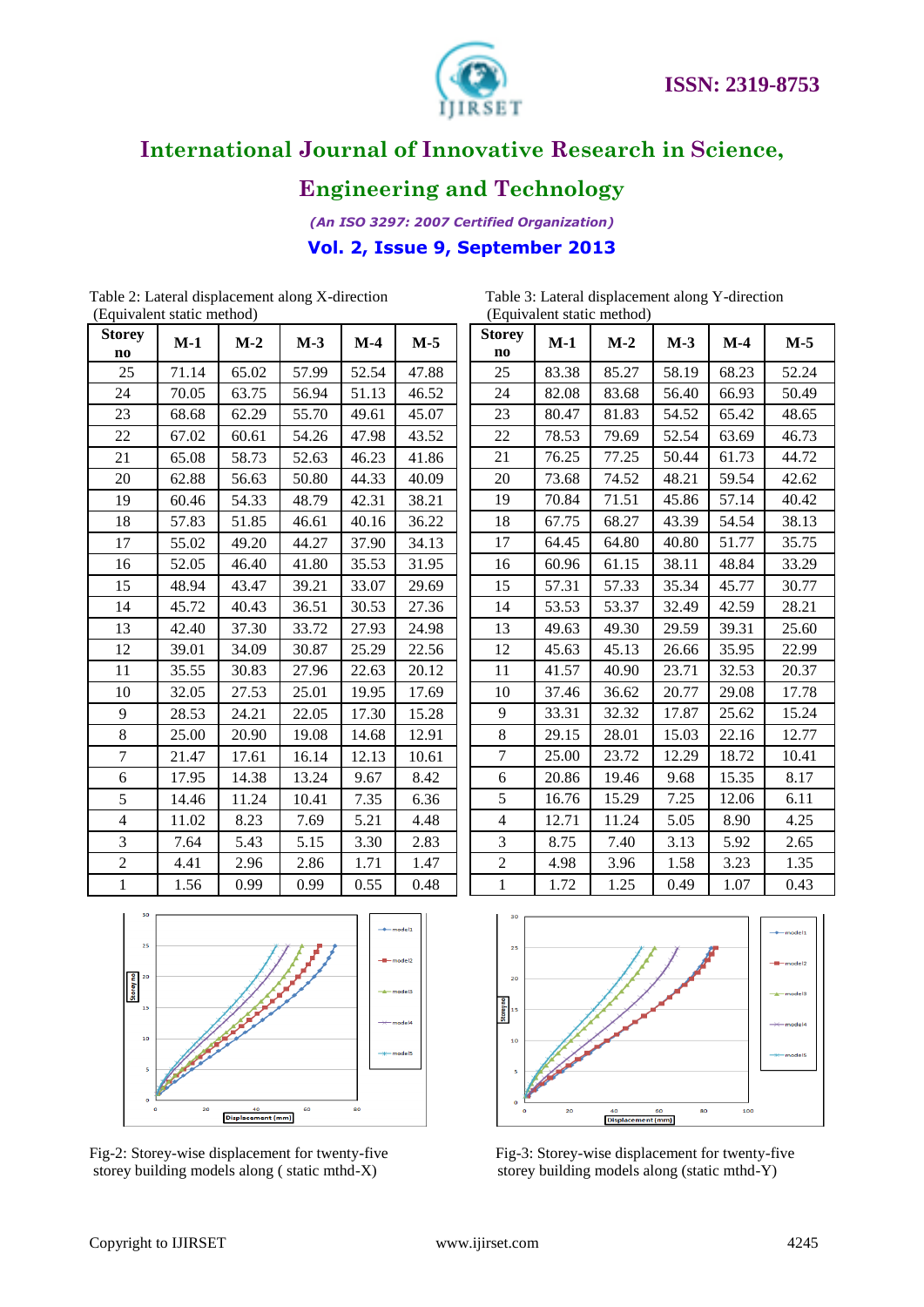

### **Engineering and Technology**

*(An ISO 3297: 2007 Certified Organization)* **Vol. 2, Issue 9, September 2013**

| <b>Storey</b>  |       |       |       |       |       |
|----------------|-------|-------|-------|-------|-------|
| no             | $M-1$ | $M-2$ | $M-3$ | $M-4$ | $M-5$ |
| 25             | 61.12 | 55.26 | 43.23 | 37.90 | 33.80 |
| 24             | 60.25 | 54.26 | 42.50 | 36.92 | 32.87 |
| 23             | 59.20 | 53.12 | 41.66 | 35.88 | 31.88 |
| 22             | 57.93 | 51.83 | 40.71 | 34.77 | 30.85 |
| 21             | 56.48 | 50.40 | 39.63 | 33.58 | 29.75 |
| 20             | 54.84 | 48.82 | 38.43 | 32.32 | 28.58 |
| 19             | 53.04 | 47.09 | 37.12 | 30.98 | 27.35 |
| 18             | 51.08 | 45.23 | 35.69 | 29.56 | 26.06 |
| 17             | 48.98 | 43.23 | 34.16 | 28.07 | 24.70 |
| 16             | 46.74 | 41.11 | 32.53 | 26.51 | 23.28 |
| 15             | 44.37 | 38.87 | 30.79 | 24.88 | 21.81 |
| 14             | 41.88 | 36.52 | 28.97 | 23.18 | 20.28 |
| 13             | 39.27 | 34.06 | 27.05 | 21.43 | 18.69 |
| 12             | 36.56 | 31.51 | 25.06 | 19.62 | 17.07 |
| 11             | 33.75 | 28.86 | 22.99 | 17.77 | 15.41 |
| 10             | 30.83 | 26.13 | 20.85 | 15.88 | 13.72 |
| 9              | 27.83 | 23.32 | 18.65 | 13.96 | 12.01 |
| 8              | 24.74 | 20.44 | 16.40 | 12.03 | 10.30 |
| 7              | 21.56 | 17.51 | 14.10 | 10.10 | 8.59  |
| 6              | 18.29 | 14.54 | 11.77 | 8.19  | 6.93  |
| 5              | 14.94 | 11.56 | 9.42  | 6.33  | 5.32  |
| $\overline{4}$ | 11.51 | 8.61  | 7.08  | 4.56  | 3.82  |
| 3              | 8.03  | 5.78  | 4.82  | 2.94  | 2.46  |
| $\overline{c}$ | 4.62  | 3.19  | 2.73  | 1.55  | 1.30  |
|                |       |       |       |       |       |

| Table 4: Lateral displacement along X-direction | Table 5: Lateral displacement |
|-------------------------------------------------|-------------------------------|
| (Response spectrum method)                      | (Response spectrum method)    |

Table 4: Lateral displacement along X-direction Table 5: Lateral displacement along Y-direction

| (Response spectrum method) |       |       |       |       |       |  |  |
|----------------------------|-------|-------|-------|-------|-------|--|--|
| <b>Storey</b>              |       |       |       |       |       |  |  |
| no                         | $M-1$ | $M-2$ | $M-3$ | $M-4$ | M-5   |  |  |
| 25                         | 71.28 | 66.75 | 40.27 | 50.62 | 35.44 |  |  |
| 24                         | 70.25 | 65.59 | 39.06 | 49.72 | 34.26 |  |  |
| 23                         | 69.01 | 64.27 | 37.79 | 48.70 | 33.04 |  |  |
| 22                         | 67.53 | 62.77 | 36.47 | 47.54 | 31.78 |  |  |
| 21                         | 65.83 | 61.06 | 35.09 | 46.24 | 30.47 |  |  |
| 20                         | 63.92 | 59.17 | 33.64 | 44.80 | 29.11 |  |  |
| 19                         | 61.81 | 57.11 | 32.12 | 43.23 | 27.70 |  |  |
| 18                         | 59.52 | 54.87 | 30.54 | 41.54 | 26.24 |  |  |
| 17                         | 57.06 | 52.48 | 28.88 | 39.72 | 24.73 |  |  |
| 16                         | 54.43 | 49.95 | 27.16 | 37.79 | 23.18 |  |  |
| 15                         | 51.66 | 47.27 | 25.38 | 35.74 | 21.58 |  |  |
| 14                         | 48.74 | 44.47 | 23.54 | 33.60 | 19.95 |  |  |
| 13                         | 45.69 | 41.55 | 21.65 | 31.35 | 18.28 |  |  |
| 12                         | 42.52 | 38.51 | 19.71 | 29.02 | 16.58 |  |  |
| 11                         | 39.22 | 35.36 | 17.74 | 26.60 | 14.87 |  |  |
| 10                         | 35.80 | 32.11 | 15.74 | 24.11 | 13.14 |  |  |
| 9                          | 32.28 | 28.76 | 13.73 | 21.55 | 11.42 |  |  |
| 8                          | 28.66 | 25.33 | 11.72 | 18.94 | 9.71  |  |  |
| 7                          | 24.93 | 21.81 | 9.73  | 16.27 | 8.03  |  |  |
| 6                          | 21.11 | 18.22 | 7.79  | 13.58 | 6.41  |  |  |
| 5                          | 17.18 | 14.56 | 5.94  | 10.87 | 4.88  |  |  |
| $\overline{4}$             | 13.17 | 10.89 | 4.21  | 8.17  | 3.46  |  |  |
| 3                          | 9.11  | 7.28  | 2.66  | 5.53  | 2.20  |  |  |
| $\overline{2}$             | 5.18  | 3.94  | 1.37  | 3.07  | 1.15  |  |  |
| $\mathbf{1}$               | 1.76  | 1.26  | 0.44  | 1.03  | 0.38  |  |  |







storey building models along (Response spec mthd-X) storey building models along (Response spec mthd-Y)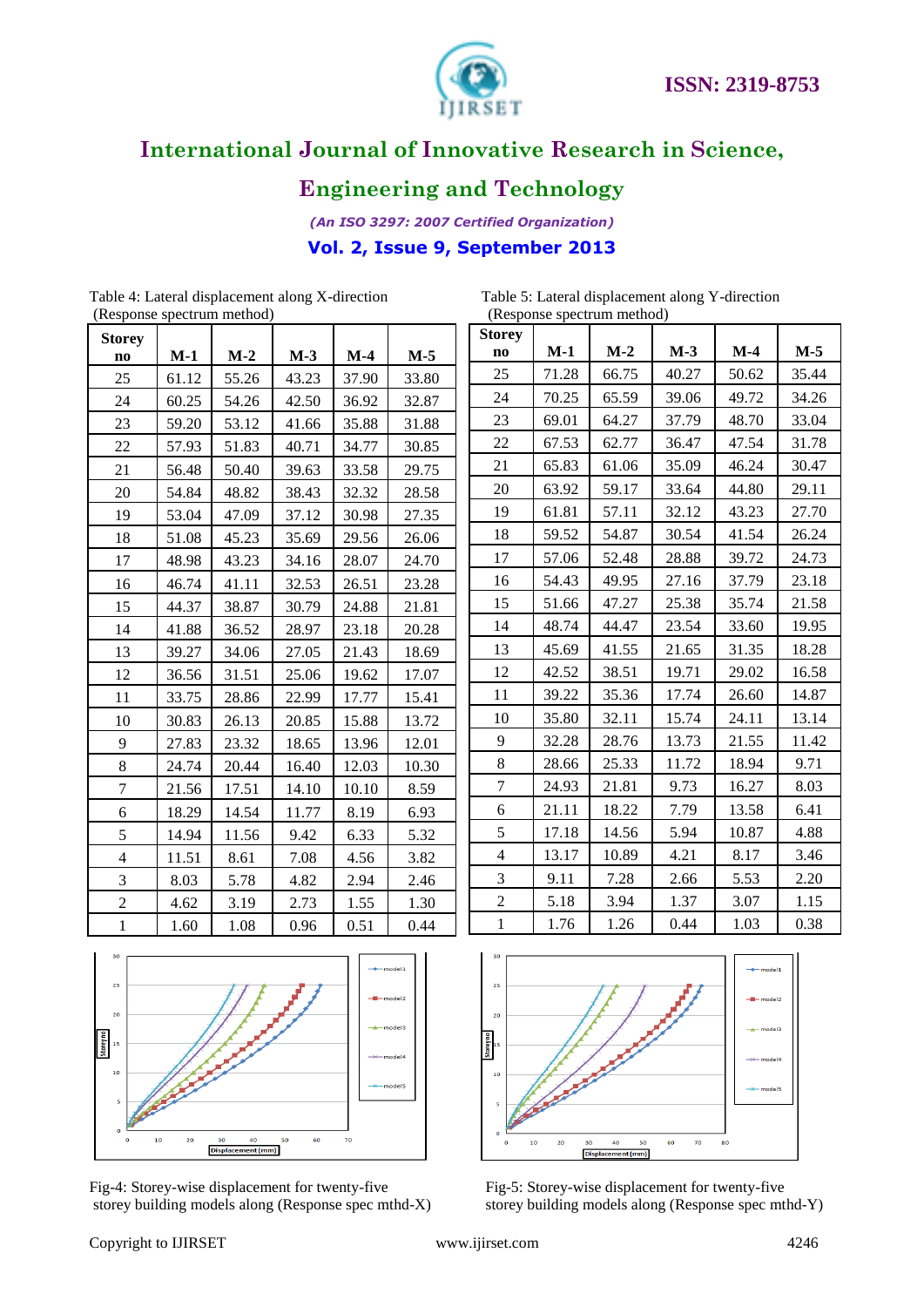

## **Engineering and Technology**

*(An ISO 3297: 2007 Certified Organization)* **Vol. 2, Issue 9, September 2013**

Table 6: Inter-storey drifts along X-direction Table 7: Inter-storey drifts along Y-direction<br>
(Equivalent static method) (Equivalent static method) (Equivalent static method) (Equivalent static method)

| <b>Storey</b><br>$M-2$<br>$M-3$<br>$M-5$<br>$M-1$<br>$M-4$<br>no<br>25<br>0.434<br>0.351<br>0.364<br>0.471<br>0.456<br>24<br>0.457<br>0.497<br>0.415<br>0.507<br>0.488<br>23<br>0.554<br>0.562<br>0.48<br>0.546<br>0.52<br>22<br>0.647<br>0.631<br>0.548<br>0.59<br>0.556<br>0.699<br>21<br>0.731<br>0.614<br>0.636<br>0.594<br>20<br>0.808<br>0.767<br>0.676<br>0.681<br>0.632<br>19<br>0.734<br>0.724<br>0.876<br>0.83<br>0.668<br>18<br>0.937<br>0.886<br>0.787<br>0.763<br>0.703<br>17<br>0.936<br>0.99<br>0.834<br>0.799<br>0.733<br>16<br>1.035<br>0.98<br>0.76<br>0.875<br>0.83<br>15<br>1.017<br>1.074<br>0.911<br>0.856<br>0.783<br>14<br>1.106<br>1.047<br>0.941<br>0.877<br>0.8<br>13<br>1.132<br>1.072<br>0.965<br>0.892<br>0.813<br>12<br>1.151<br>1.09<br>0.983<br>0.902<br>0.819<br>11<br>1.103<br>0.904<br>0.819<br>1.166<br>0.996<br>10<br>1.109<br>1.174<br>1.003<br>0.899<br>0.811<br>9<br>1.109<br>1.178<br>1.003<br>0.796<br>0.887<br>8<br>1.177<br>1.102<br>0.865<br>0.772<br>0.997<br>7<br>1.172<br>1.086<br>0.983<br>0.833<br>0.738<br>1.06<br>6<br>1.163<br>0.959<br>0.788<br>0.692<br>5<br>1.148<br>1.019<br>0.922<br>0.728<br>0.632<br>$\overline{4}$<br>1.125<br>0.955<br>0.864<br>0.648<br>0.555<br>3<br>1.078<br>0.856<br>0.542<br>0.776<br>0.457<br>$\overline{c}$<br>0.95<br>0.634<br>0.398<br>0.333<br>0.69<br>0.337<br>0.519<br>0.347<br>0.186<br>1<br>0.161<br>models<br>25<br>20<br>10<br>nodels<br>s<br>$\alpha$<br>O.2<br>O.B<br>1.2<br>1.4 |  | (Equivalent static method) |  |  |  |  |
|-----------------------------------------------------------------------------------------------------------------------------------------------------------------------------------------------------------------------------------------------------------------------------------------------------------------------------------------------------------------------------------------------------------------------------------------------------------------------------------------------------------------------------------------------------------------------------------------------------------------------------------------------------------------------------------------------------------------------------------------------------------------------------------------------------------------------------------------------------------------------------------------------------------------------------------------------------------------------------------------------------------------------------------------------------------------------------------------------------------------------------------------------------------------------------------------------------------------------------------------------------------------------------------------------------------------------------------------------------------------------------------------------------------------------------------------------------------------------------------|--|----------------------------|--|--|--|--|
|                                                                                                                                                                                                                                                                                                                                                                                                                                                                                                                                                                                                                                                                                                                                                                                                                                                                                                                                                                                                                                                                                                                                                                                                                                                                                                                                                                                                                                                                                   |  |                            |  |  |  |  |
|                                                                                                                                                                                                                                                                                                                                                                                                                                                                                                                                                                                                                                                                                                                                                                                                                                                                                                                                                                                                                                                                                                                                                                                                                                                                                                                                                                                                                                                                                   |  |                            |  |  |  |  |
|                                                                                                                                                                                                                                                                                                                                                                                                                                                                                                                                                                                                                                                                                                                                                                                                                                                                                                                                                                                                                                                                                                                                                                                                                                                                                                                                                                                                                                                                                   |  |                            |  |  |  |  |
|                                                                                                                                                                                                                                                                                                                                                                                                                                                                                                                                                                                                                                                                                                                                                                                                                                                                                                                                                                                                                                                                                                                                                                                                                                                                                                                                                                                                                                                                                   |  |                            |  |  |  |  |
|                                                                                                                                                                                                                                                                                                                                                                                                                                                                                                                                                                                                                                                                                                                                                                                                                                                                                                                                                                                                                                                                                                                                                                                                                                                                                                                                                                                                                                                                                   |  |                            |  |  |  |  |
|                                                                                                                                                                                                                                                                                                                                                                                                                                                                                                                                                                                                                                                                                                                                                                                                                                                                                                                                                                                                                                                                                                                                                                                                                                                                                                                                                                                                                                                                                   |  |                            |  |  |  |  |
|                                                                                                                                                                                                                                                                                                                                                                                                                                                                                                                                                                                                                                                                                                                                                                                                                                                                                                                                                                                                                                                                                                                                                                                                                                                                                                                                                                                                                                                                                   |  |                            |  |  |  |  |
|                                                                                                                                                                                                                                                                                                                                                                                                                                                                                                                                                                                                                                                                                                                                                                                                                                                                                                                                                                                                                                                                                                                                                                                                                                                                                                                                                                                                                                                                                   |  |                            |  |  |  |  |
|                                                                                                                                                                                                                                                                                                                                                                                                                                                                                                                                                                                                                                                                                                                                                                                                                                                                                                                                                                                                                                                                                                                                                                                                                                                                                                                                                                                                                                                                                   |  |                            |  |  |  |  |
|                                                                                                                                                                                                                                                                                                                                                                                                                                                                                                                                                                                                                                                                                                                                                                                                                                                                                                                                                                                                                                                                                                                                                                                                                                                                                                                                                                                                                                                                                   |  |                            |  |  |  |  |
|                                                                                                                                                                                                                                                                                                                                                                                                                                                                                                                                                                                                                                                                                                                                                                                                                                                                                                                                                                                                                                                                                                                                                                                                                                                                                                                                                                                                                                                                                   |  |                            |  |  |  |  |
|                                                                                                                                                                                                                                                                                                                                                                                                                                                                                                                                                                                                                                                                                                                                                                                                                                                                                                                                                                                                                                                                                                                                                                                                                                                                                                                                                                                                                                                                                   |  |                            |  |  |  |  |
|                                                                                                                                                                                                                                                                                                                                                                                                                                                                                                                                                                                                                                                                                                                                                                                                                                                                                                                                                                                                                                                                                                                                                                                                                                                                                                                                                                                                                                                                                   |  |                            |  |  |  |  |
|                                                                                                                                                                                                                                                                                                                                                                                                                                                                                                                                                                                                                                                                                                                                                                                                                                                                                                                                                                                                                                                                                                                                                                                                                                                                                                                                                                                                                                                                                   |  |                            |  |  |  |  |
|                                                                                                                                                                                                                                                                                                                                                                                                                                                                                                                                                                                                                                                                                                                                                                                                                                                                                                                                                                                                                                                                                                                                                                                                                                                                                                                                                                                                                                                                                   |  |                            |  |  |  |  |
|                                                                                                                                                                                                                                                                                                                                                                                                                                                                                                                                                                                                                                                                                                                                                                                                                                                                                                                                                                                                                                                                                                                                                                                                                                                                                                                                                                                                                                                                                   |  |                            |  |  |  |  |
|                                                                                                                                                                                                                                                                                                                                                                                                                                                                                                                                                                                                                                                                                                                                                                                                                                                                                                                                                                                                                                                                                                                                                                                                                                                                                                                                                                                                                                                                                   |  |                            |  |  |  |  |
|                                                                                                                                                                                                                                                                                                                                                                                                                                                                                                                                                                                                                                                                                                                                                                                                                                                                                                                                                                                                                                                                                                                                                                                                                                                                                                                                                                                                                                                                                   |  |                            |  |  |  |  |
|                                                                                                                                                                                                                                                                                                                                                                                                                                                                                                                                                                                                                                                                                                                                                                                                                                                                                                                                                                                                                                                                                                                                                                                                                                                                                                                                                                                                                                                                                   |  |                            |  |  |  |  |
|                                                                                                                                                                                                                                                                                                                                                                                                                                                                                                                                                                                                                                                                                                                                                                                                                                                                                                                                                                                                                                                                                                                                                                                                                                                                                                                                                                                                                                                                                   |  |                            |  |  |  |  |
|                                                                                                                                                                                                                                                                                                                                                                                                                                                                                                                                                                                                                                                                                                                                                                                                                                                                                                                                                                                                                                                                                                                                                                                                                                                                                                                                                                                                                                                                                   |  |                            |  |  |  |  |
|                                                                                                                                                                                                                                                                                                                                                                                                                                                                                                                                                                                                                                                                                                                                                                                                                                                                                                                                                                                                                                                                                                                                                                                                                                                                                                                                                                                                                                                                                   |  |                            |  |  |  |  |
|                                                                                                                                                                                                                                                                                                                                                                                                                                                                                                                                                                                                                                                                                                                                                                                                                                                                                                                                                                                                                                                                                                                                                                                                                                                                                                                                                                                                                                                                                   |  |                            |  |  |  |  |
|                                                                                                                                                                                                                                                                                                                                                                                                                                                                                                                                                                                                                                                                                                                                                                                                                                                                                                                                                                                                                                                                                                                                                                                                                                                                                                                                                                                                                                                                                   |  |                            |  |  |  |  |
|                                                                                                                                                                                                                                                                                                                                                                                                                                                                                                                                                                                                                                                                                                                                                                                                                                                                                                                                                                                                                                                                                                                                                                                                                                                                                                                                                                                                                                                                                   |  |                            |  |  |  |  |
|                                                                                                                                                                                                                                                                                                                                                                                                                                                                                                                                                                                                                                                                                                                                                                                                                                                                                                                                                                                                                                                                                                                                                                                                                                                                                                                                                                                                                                                                                   |  |                            |  |  |  |  |
| Inter-storey drift (mm)                                                                                                                                                                                                                                                                                                                                                                                                                                                                                                                                                                                                                                                                                                                                                                                                                                                                                                                                                                                                                                                                                                                                                                                                                                                                                                                                                                                                                                                           |  |                            |  |  |  |  |

building models (Equivalent static method-X) building models (Equivalent static method-Y)

| <b>Storey</b>            |       |       |       |       |       |
|--------------------------|-------|-------|-------|-------|-------|
| $\bf{no}$                | $M-1$ | $M-2$ | $M-3$ | $M-4$ | $M-5$ |
| 25                       | 0.432 | 0.544 | 0.597 | 0.436 | 0.589 |
| 24                       | 0.537 | 0.624 | 0.628 | 0.504 | 0.616 |
| 23                       | 0.65  | 0.718 | 0.663 | 0.58  | 0.643 |
| 22                       | 0.758 | 0.816 | 0.704 | 0.659 | 0.674 |
| 21                       | 0.858 | 0.911 | 0.747 | 0.736 | 0.707 |
| 20                       | 0.948 | 1.003 | 0.791 | 0.807 | 0.74  |
| 19                       | 1.028 | 1.084 | 0.832 | 0.873 | 0.77  |
| 18                       | 1.1   | 1.158 | 0.871 | 0.933 | 0.799 |
| 17                       | 1.163 | 1.221 | 0.906 | 0.986 | 0.825 |
| 16                       | 1.217 | 1.276 | 0.936 | 1.033 | 0.846 |
| 15                       | 1.262 | 1.323 | 0.961 | 1.073 | 0.863 |
| 14                       | 1.3   | 1.361 | 0.98  | 1.107 | 0.874 |
| 13                       | 1.331 | 1.391 | 0.993 | 1.132 | 0.88  |
| 12                       | 1.354 | 1.415 | 0.998 | 1.152 | 0.879 |
| 11                       | 1.371 | 1.43  | 0.994 | 1.164 | 0.871 |
| 10                       | 1.382 | 1.439 | 0.983 | 1.171 | 0.855 |
| 9                        | 1.386 | 1.442 | 0.963 | 1.169 | 0.83  |
| 8                        | 1.385 | 1.438 | 0.931 | 1.16  | 0.796 |
| 7                        | 1.379 | 1.426 | 0.886 | 1.141 | 0.752 |
| 6                        | 1.368 | 1.405 | 0.828 | 1.112 | 0.694 |
| 5                        | 1.35  | 1.368 | 0.752 | 1.069 | 0.625 |
| $\overline{\mathcal{L}}$ | 1.319 | 1.304 | 0.655 | 1.006 | 0.54  |
| 3                        | 1.255 | 1.182 | 0.533 | 0.908 | 0.436 |
| $\overline{c}$           | 1.087 | 0.939 | 0.378 | 0.732 | 0.31  |
| 1                        | 0.574 | 0.435 | 0.169 | 0.36  | 0.144 |

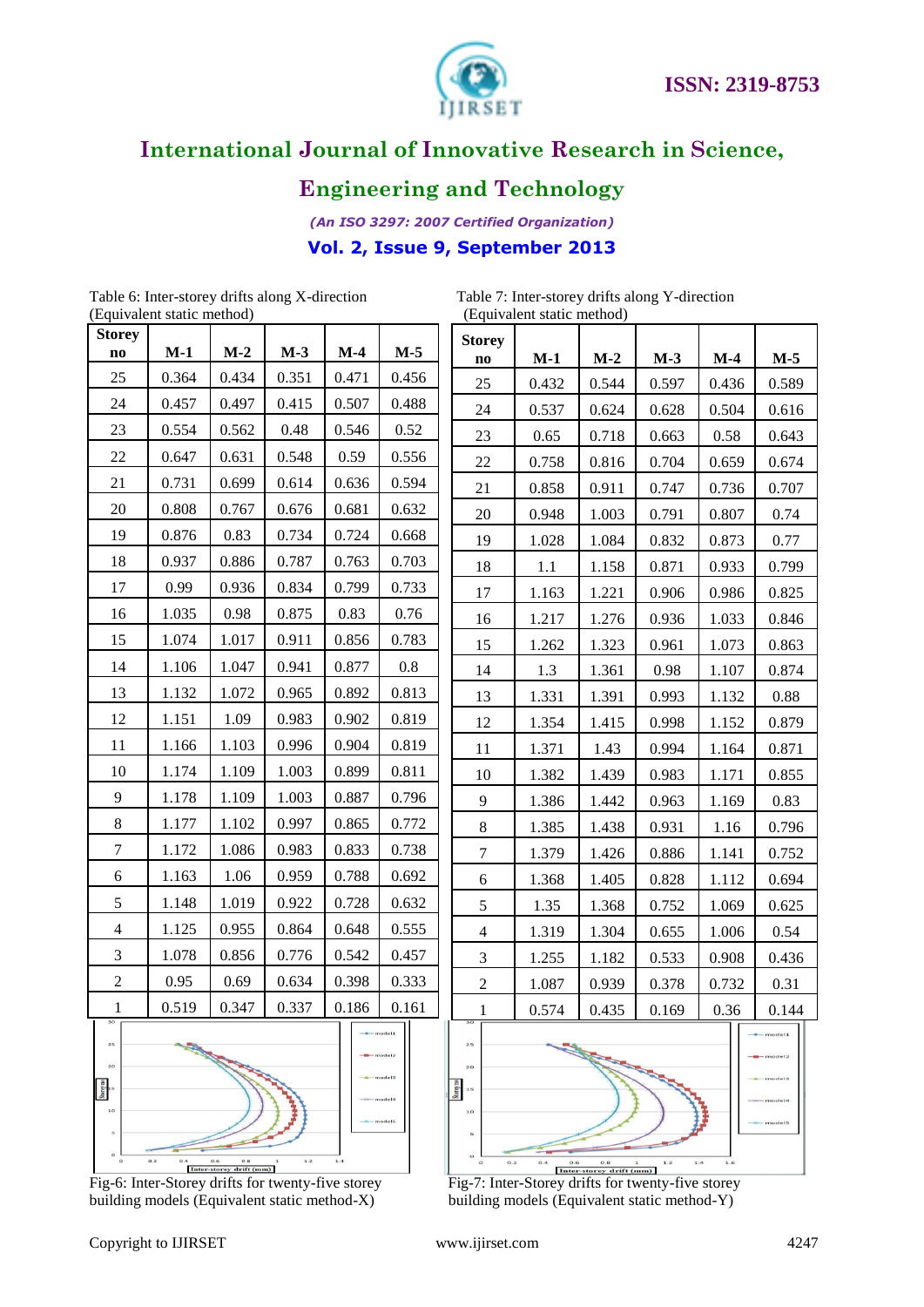

### **Engineering and Technology**

*(An ISO 3297: 2007 Certified Organization)* **Vol. 2, Issue 9, September 2013**

(Response spectrum method) (Response spectrum method)

Table 8: Inter-storey drifts along X-direction Table 9: Inter-storey drifts along Y-direction<br>
(Response spectrum method) (Response spectrum method)

| <b>Storey</b><br>n <sub>0</sub> | $M-1$ | $M-2$ | $M-3$ | $M-4$ | $M-5$ |
|---------------------------------|-------|-------|-------|-------|-------|
| 25                              | 0.337 | 0.41  | 0.305 | 0.393 | 0.364 |
| 24                              | 0.435 | 0.48  | 0.368 | 0.426 | 0.391 |
| 23                              | 0.537 | 0.544 | 0.427 | 0.46  | 0.416 |
| 22                              | 0.625 | 0.611 | 0.479 | 0.493 | 0.441 |
| 21                              | 0.695 | 0.672 | 0.525 | 0.523 | 0.464 |
| 20                              | 0.752 | 0.723 | 0.564 | 0.55  | 0.486 |
| 19                              | 0.8   | 0.768 | 0.599 | 0.575 | 0.506 |
| 18                              | 0.843 | 0.808 | 0.63  | 0.597 | 0.524 |
| 17                              | 0.882 | 0.844 | 0.66  | 0.618 | 0.54  |
| 16                              | 0.919 | 0.877 | 0.687 | 0.636 | 0.555 |
| 15                              | 0.951 | 0.907 | 0.713 | 0.653 | 0.568 |
| 14                              | 0.979 | 0.935 | 0.737 | 0.667 | 0.579 |
| 13                              | 1.005 | 0.959 | 0.759 | 0.679 | 0.589 |
| 12                              | 1.03  | 0.982 | 0.779 | 0.689 | 0.596 |
| 11                              | 1.054 | 1.002 | 0.795 | 0.697 | 0.6   |
| 10                              | 1.075 | 1.02  | 0.809 | 0.701 | 0.601 |
| 9                               | 1.094 | 1.034 | 0.821 | 0.701 | 0.597 |
| 8                               | 1.11  | 1.044 | 0.828 | 0.695 | 0.589 |
| 7                               | 1.124 | 1.05  | 0.832 | 0.683 | 0.573 |
| 6                               | 1.14  | 1.05  | 0.829 | 0.661 | 0.549 |
| 5                               | 1.156 | 1.038 | 0.816 | 0.627 | 0.513 |
| $\overline{4}$                  | 1.164 | 1.003 | 0.786 | 0.574 | 0.462 |
| 3                               | 1.138 | 0.925 | 0.726 | 0.493 | 0.391 |
| $\overline{2}$                  | 1.005 | 0.765 | 0.608 | 0.373 | 0.293 |
| $\mathbf{1}$                    | 0.534 | 0.392 | 0.33  | 0.18  | 0.148 |

| $(n \omega)$   |       |       |       |       |       |  |  |
|----------------|-------|-------|-------|-------|-------|--|--|
| <b>Storey</b>  |       |       |       |       |       |  |  |
| no             | $M-1$ | $M-2$ | $M-3$ | $M-4$ | $M-5$ |  |  |
| 25             | 0.404 | 0.499 | 0.481 | 0.397 | 0.447 |  |  |
| 24             | 0.516 | 0.599 | 0.51  | 0.467 | 0.469 |  |  |
| 23             | 0.633 | 0.707 | 0.537 | 0.537 | 0.49  |  |  |
| 22             | 0.734 | 0.801 | 0.565 | 0.6   | 0.509 |  |  |
| 21             | 0.815 | 0.877 | 0.591 | 0.651 | 0.529 |  |  |
| 20             | 0.88  | 0.935 | 0.615 | 0.696 | 0.545 |  |  |
| 19             | 0.936 | 0.983 | 0.638 | 0.736 | 0.561 |  |  |
| 18             | 0.986 | 1.027 | 0.657 | 0.771 | 0.574 |  |  |
| 17             | 1.034 | 1.07  | 0.676 | 0.805 | 0.585 |  |  |
| 16             | 1.077 | 1.109 | 0.693 | 0.836 | 0.596 |  |  |
| 15             | 1.115 | 1.145 | 0.707 | 0.865 | 0.604 |  |  |
| 14             | 1.147 | 1.176 | 0.72  | 0.89  | 0.61  |  |  |
| 13             | 1.177 | 1.204 | 0.729 | 0.914 | 0.613 |  |  |
| 12             | 1.206 | 1.23  | 0.736 | 0.936 | 0.615 |  |  |
| 11             | 1.234 | 1.255 | 0.74  | 0.953 | 0.613 |  |  |
| 10             | 1.26  | 1.278 | 0.739 | 0.968 | 0.608 |  |  |
| 9              | 1.283 | 1.294 | 0.733 | 0.98  | 0.598 |  |  |
| 8              | 1.301 | 1.306 | 0.72  | 0.986 | 0.582 |  |  |
| 7              | 1.318 | 1.314 | 0.699 | 0.988 | 0.56  |  |  |
| 6              | 1.335 | 1.324 | 0.667 | 0.983 | 0.529 |  |  |
| 5              | 1.351 | 1.329 | 0.622 | 0.969 | 0.487 |  |  |
| $\overline{4}$ | 1.355 | 1.31  | 0.556 | 0.938 | 0.432 |  |  |
| 3              | 1.314 | 1.228 | 0.464 | 0.872 | 0.358 |  |  |
| 2              | 1.14  | 1.003 | 0.339 | 0.721 | 0.264 |  |  |
| $\mathbf{1}$   | 0.585 | 0.475 | 0.157 | 0.363 | 0.129 |  |  |



Fig-8: Inter-storey drifts for twenty-five storey Fig-9: Inter-storey drifts for twenty-five storey



building models (Response spectrum method-X) building models (Response spectrum method-Y)